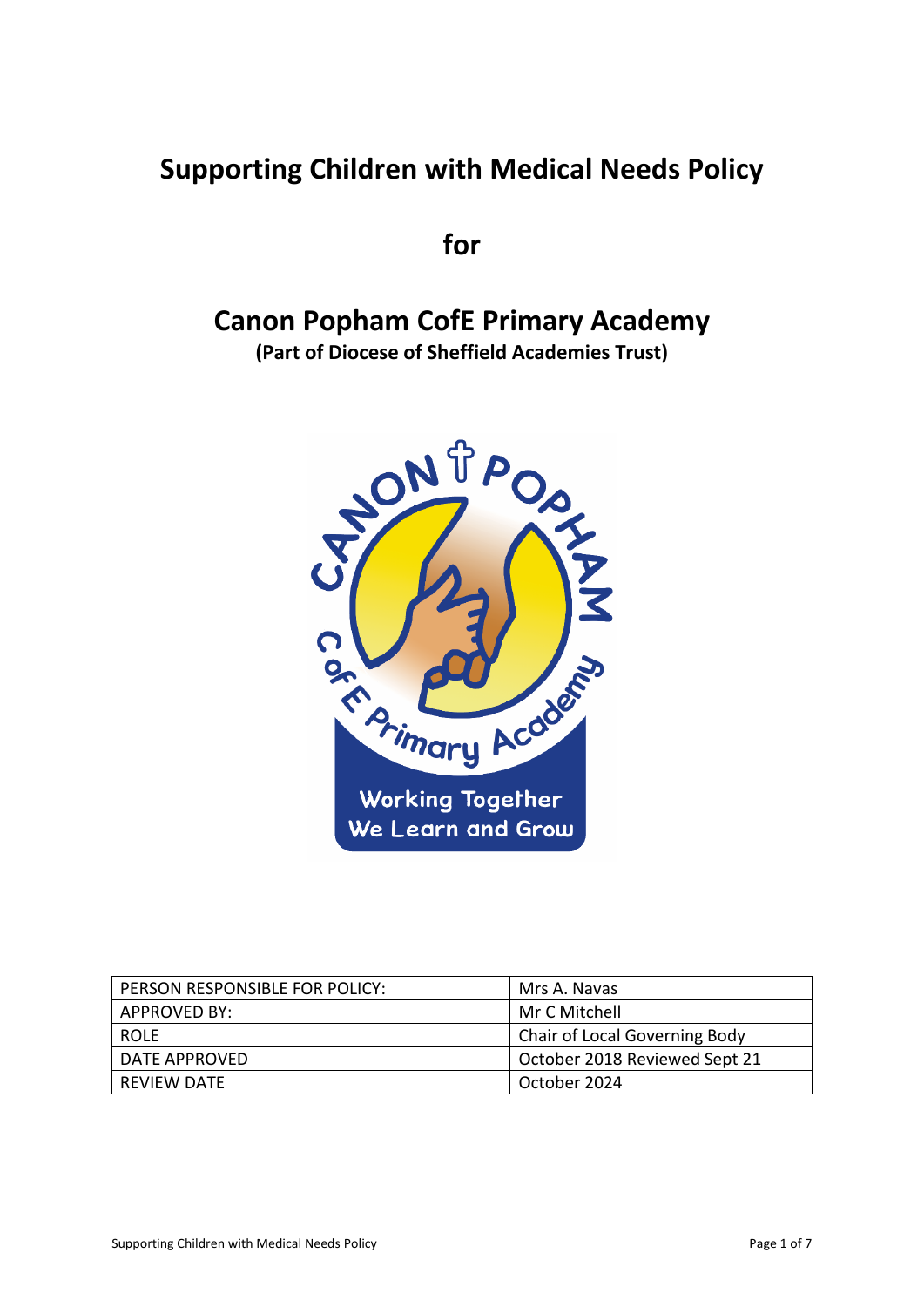# **Contents**

| 1.  |  |
|-----|--|
| 2.  |  |
| 3.  |  |
| 4.  |  |
| 5.  |  |
| 6.  |  |
| 7.  |  |
| 8.  |  |
| 9.  |  |
| 10. |  |
| 11. |  |
| 12. |  |
| 13. |  |
| 14. |  |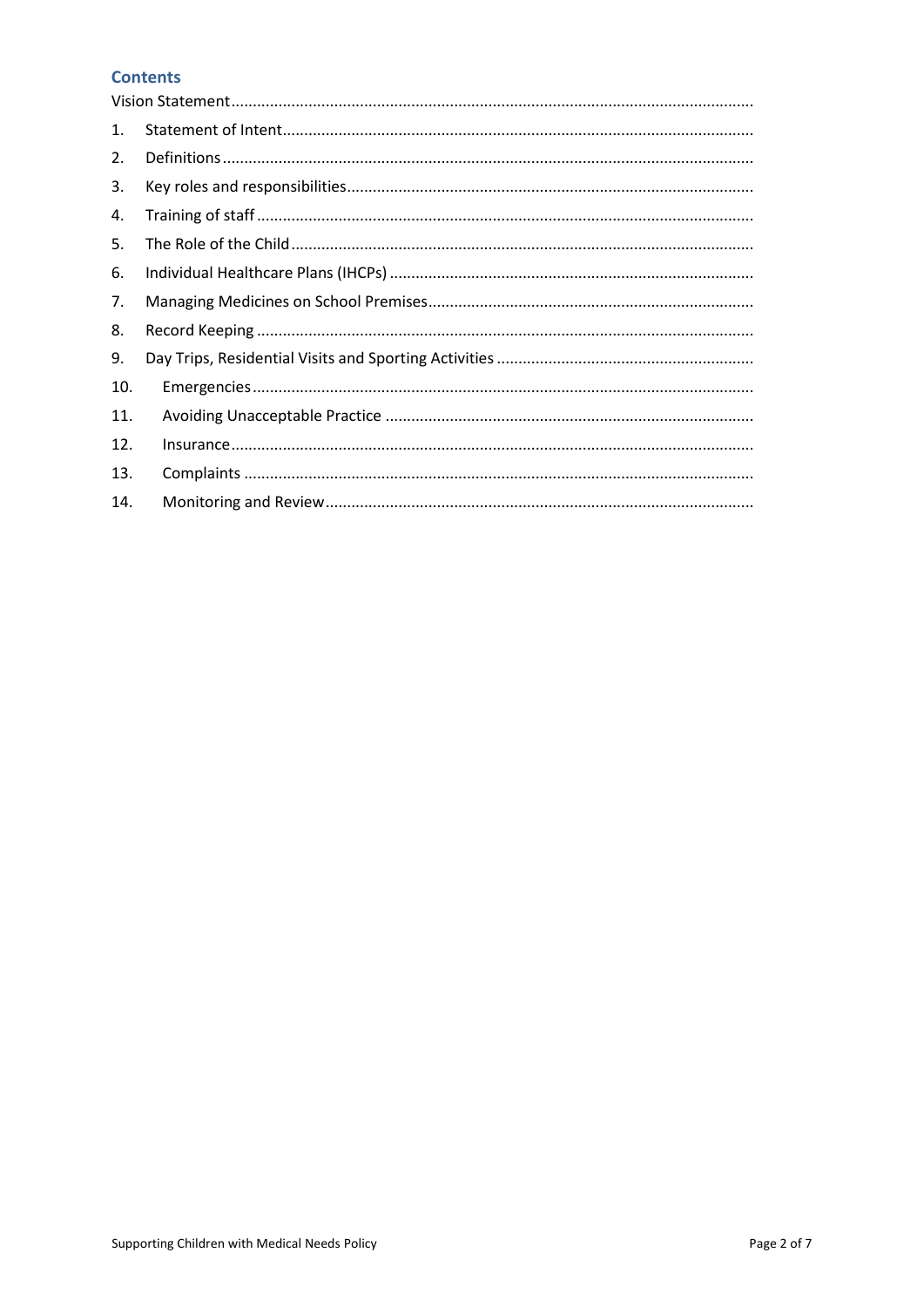## <span id="page-2-0"></span>**Vision Statement**

*Our vision is to work together as a Christian community to nurture our children within a happy, stimulating and caring school.*

*A place where:*

- *Christian values are at our heart: endurance, compassion, thankfulness, forgiveness, justice and hope*
- *Everyone is unique and welcome*
- *We respect and care for everyone and everything around us*
- *High standards are expected and achievements celebrated so that everyone is able to reach their full potential*

 *Self-esteem and confidence are nurtured on a journey of self- discovery Everyone Matters!*

# <span id="page-2-1"></span>**1. Statement of Intent**

Canon Popham Church of England Primary Academy is committed to ensuring that all children with medical conditions, in terms of both physical and mental health, are properly supported in school so that they can play a full and active role in school life, remain healthy and achieve their academic potential.

#### Key points

• Children and young people with medical conditions are entitled to a full education and have the same rights of admission to school as other children. This means that no child with a medical condition should be denied admission or prevented from taking up a place in school because arrangements for their medical condition have not been made.

• Pupils at school with medical conditions should be properly supported so that they have full access to education, including school trips and physical education.

• The Local Governing Body must ensure that arrangements are in place in school to support pupils at school with medical conditions.

• The Local Governing Body should ensure that school leaders consult health and social care professionals, pupils and parents to ensure that the needs of children with medical conditions are effectively supported.

Some children with medical conditions may be disabled. Where this is the case The Local Governing Body must comply with their duties under the Equality Act 2010.

Some may also have special educational needs (SEN) and may have a statement, or Education, Health and Care (EHC) plan which brings together health and social care needs, as well as their special educational provision.

• The focus should be on the needs of each individual child and how their medical condition impacts on their school life.

• The Local Governing Body is responsible for ensuring the correct level of insurance is in place for teachers who support pupils in line with this policy.

## <span id="page-2-2"></span>**2. Definitions**

"Medication" is defined as any prescribed or over the counter medicine.

"Prescription medication" is defined as any drug or device prescribed by a doctor.

"Staff member" is defined as any member of staff employed at school

For further information on the matters contained in this policy please see the DfE statutory guidance

https://www.gov.uk/government/uploads/system/uploads/attachment\_data/file/306952/S tatutory guidance on supporting pupils at school with medical conditions.pdf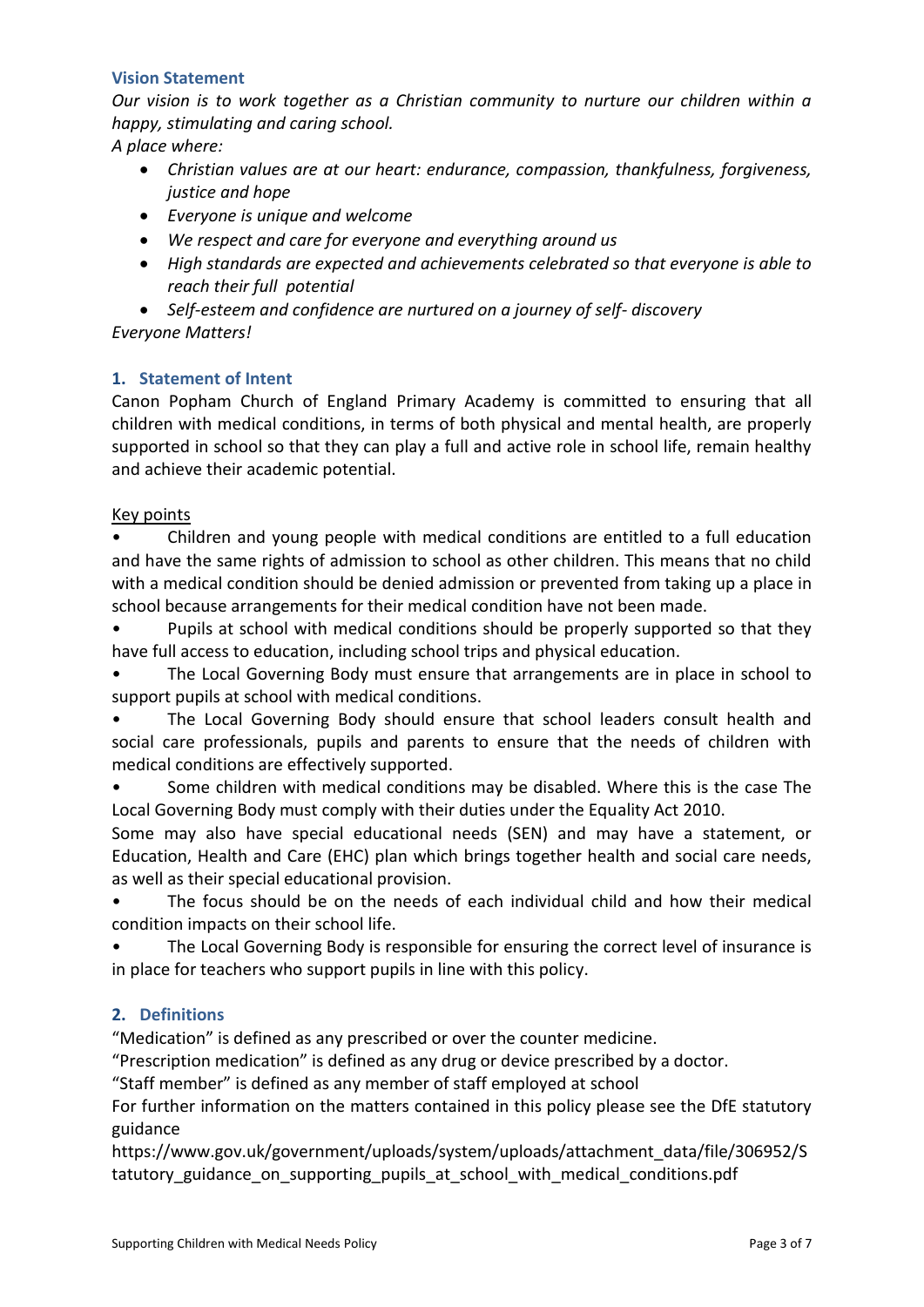## <span id="page-3-0"></span>**3. Key roles and responsibilities**

- 3.1 The Local Governing Body is responsible for:
	- Overseeing the overall implementation of the Supporting Pupils with Medical Conditions Policy and procedures at the school
	- Ensuring that the Supporting Pupils with Medical Conditions Policy does not discriminate on any grounds including, but not limited to: ethnicity/national origin, culture, religion, gender, disability or sexual orientation.
	- Handling complaints regarding this policy as outlined in the Complaints Policy.
	- Ensuring that all pupils with medical conditions are able to participate fully in all aspects of school life.
	- Ensuring that staff members who take on responsibility to support children with medical conditions receive appropriate and up to date training.
- 3.2 The Head teacher is responsible for:
	- The day-to-day implementation and management of the Supporting Pupils with Medical Conditions Policy and procedures in the school.
	- Ensuring implementation of the policy is developed effectively with partner agencies.
	- Ensuring that information and teaching support materials regarding supporting pupils with medical conditions are available to members of staff with responsibilities under this policy.
	- Ensuring that written records of any and all medicines administered to individual pupils and across the school population.
	- Making staff aware of this policy.
	- Liaising with healthcare professionals regarding the training required for staff.
	- Making staff, who need to know, aware of a child's medical condition.
	- Ensuring Individual Healthcare Plans (IHCPs) are developed as needed.
	- Ensuring a sufficient number of trained members of staff are available to implement the policy and deliver IHCPs in normal, contingency and emergency situations.
	- Ensuring the school nursing service is contacted in the case of any child who has a medical condition.
	- Ensuring a named staff member, who has received appropriate training, is responsible for administering injections.
- 3.3 Staff members are responsible for:
	- Taking appropriate steps to support children with medical conditions.
	- Where necessary, making reasonable adjustments to include pupils with medical conditions in lessons.
	- Administering medication, if they have agreed to undertake that responsibility.
	- Undertaking training to achieve the necessary competency for supporting pupils with medical conditions, if they have agreed to undertake that responsibility.
	- Familiarising themselves with procedures detailing how to respond when they become aware that a pupil with a medical condition needs help.
- 3.4 School nurses are responsible for:
	- Notifying the school when a child has been identified as requiring support in school due to a medical condition.
	- Liaising locally with lead clinicians on appropriate support.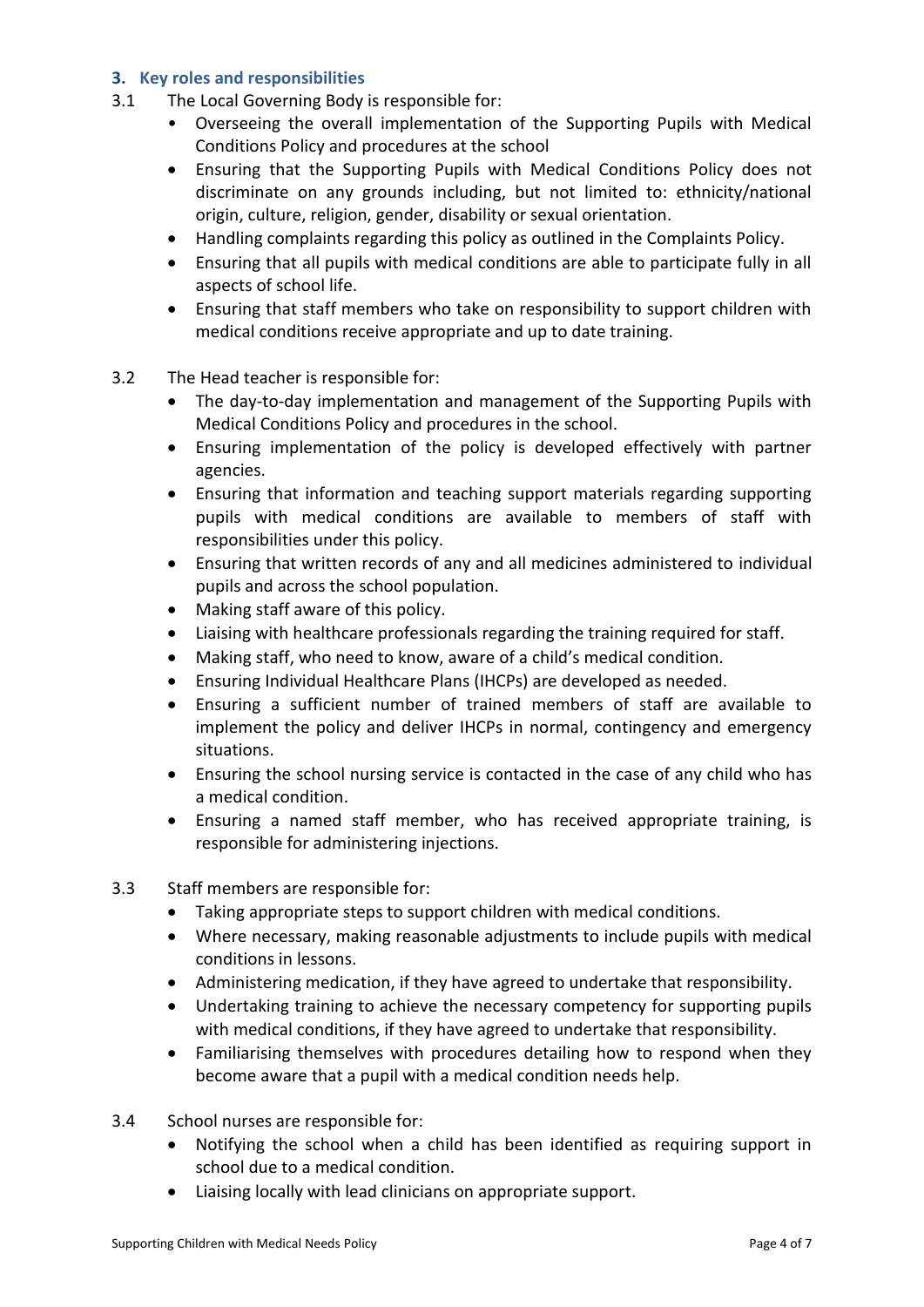- 3.5 Parents and carers are responsible for:
	- Keeping the school informed about any changes to their child/children's health.
	- Completing a parental agreement for school to administer medicine form before bringing medication into school.
	- Providing the school with the medication their child requires and keeping it up to date.
	- Collecting any leftover medicine at the end of the course or year.
	- Discussing medications with their child/children prior to requesting that a staff member administers the medication.
	- Where necessary, developing an Individual Healthcare Plan (IHCP) for their child in collaboration with the Headteacher, SENDCO, other staff members and healthcare professionals.

# <span id="page-4-0"></span>**4. Training of staff**

- Teachers and support staff will receive the Supporting Pupils with Medical Conditions Policy as part of their new starter induction.
- Teachers and support staff will receive regular and on-going training as part of their CPD.
- There must be a named clinical lead for this training.
- No staff member may administer prescription medicines or undertake any healthcare procedures without undergoing training specific to the responsibility.
- No staff member may administer drugs by injection unless they have received training in this responsibility.
- The Head teacher will ensure a record of training undertaken and a list of teachers qualified to undertake responsibilities under this policy is maintained.
- The SENCO will lead whole staff meetings to update staff about any new or existing medical conditions of pupils.

## <span id="page-4-1"></span>**5. The Role of the Child**

- Children who are competent will be encouraged to take responsibility for managing their own medicines and procedures.
- Where possible, pupils will be allowed to carry their own medicines and devices eg inhaler. Where this is not possible, their medicines will be located in an easily accessible location.
- If pupils refuse to take medication or to carry out a necessary procedure, parents will be informed so that alternative options can be explored.
- Where appropriate, pupils will be encouraged to take their own medication under the supervision of a teacher.

## <span id="page-4-2"></span>**6. Individual Healthcare Plans (IHCPs)**

- Where necessary, an Individual Healthcare Plan (IHCP) will be developed in collaboration with the pupil, parents/carers, Headteacher, Special Educational Needs Coordinator (SENDCO) and medical professionals.
- IHCPs will be easily accessible whilst preserving confidentiality.
- IHCPs will be reviewed at least annually or when a child's medical circumstances change, whichever is sooner.
- Where a pupil has an Education, Health and Care Plan, the IHCP will be linked to it or become part of it.
- Where a child is returning from a period of hospital education, alternative provision or home tuition, we will work with the LA and education provider to ensure that the IHCP identifies the support the child needs to reintegrate into school.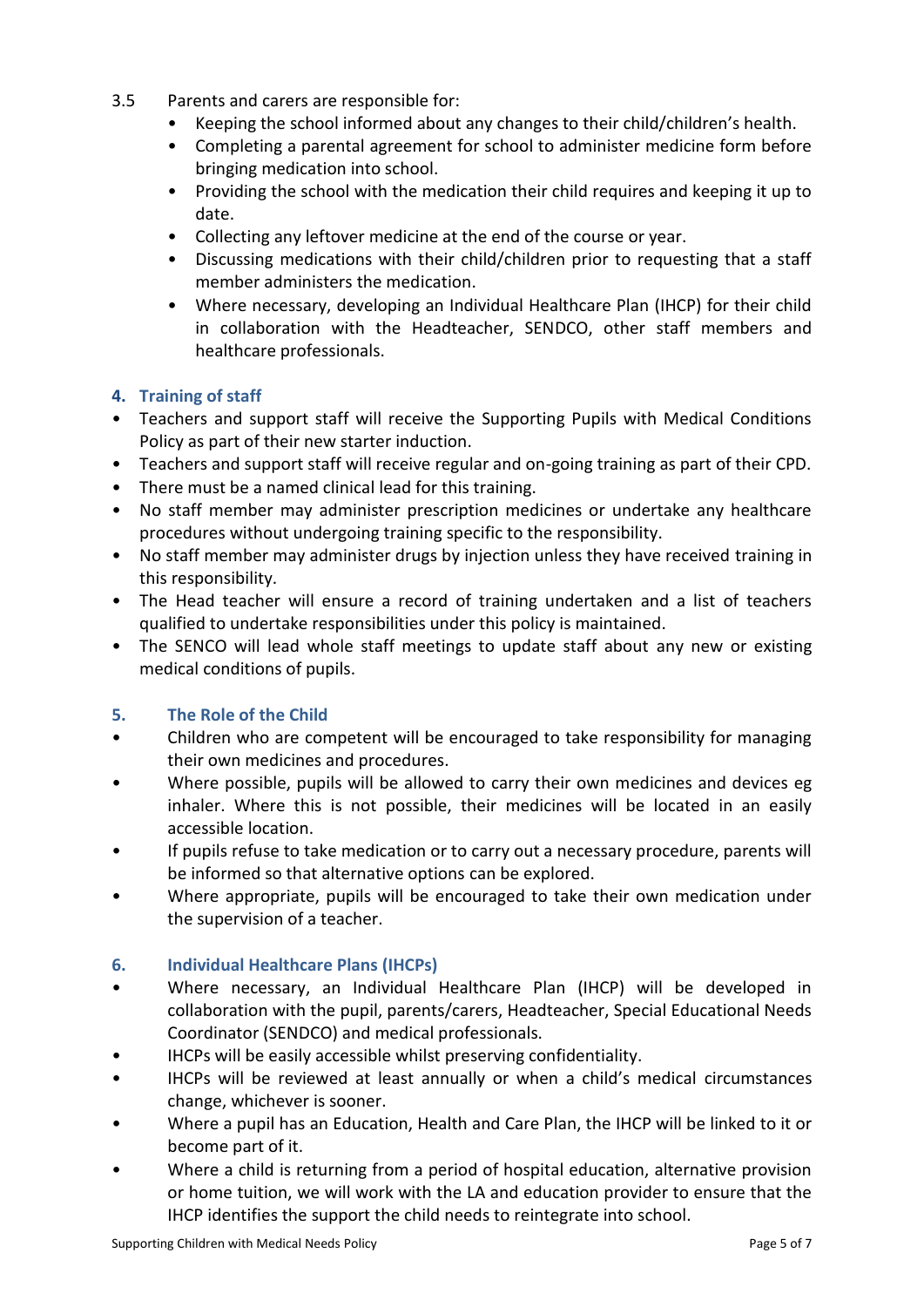## <span id="page-5-0"></span>**7. Managing Medicines on School Premises**

- Where possible, it is preferable for medicines to be prescribed in frequencies that allow the pupil to take them outside of school hours.
- If this is not possible, prior to staff members administering any medication, the parents/carers of the child must complete and sign a consent form.
- No child will be given any prescription or non-prescription medicines without written parental consent except in exceptional circumstances.
- The school will not administer non-prescribed medication such as paracetamol or similar, unless for a medically diagnosed condition.
- No child will be given medication containing aspirin without a doctor's prescription.
- Medicines MUST be in date, labelled, and provided in the original container (except in the case of insulin which may come in a pen or pump) with dosage instructions. Medicines which do not meet these criteria will not be administered.
- A maximum of four weeks supply of the medication may be provided to the school at one time.
- Controlled drugs may only be taken on school premises by the individual to whom they have been prescribed. Passing such drugs to others is an offence which will be dealt with under the Drug and Alcohol Policy.
- Medications will be stored safely and securely. Children should know where their medicines are at all times and be able to access them immediately. Where relevant, they should know who holds the key to the storage facility.
- Medicines and devices such as asthma inhalers, blood glucose testing meters and adrenaline pens should be always readily available to children, supervised by staff and not locked away where the key to the cupboard is not easily available. This is particularly important to consider when outside school premises e.g. on school trips.
- Each class will have a first aid pack which contains IHCP's and any relevant medication. The packs will be readily available in each classroom and must be taken on school trips.
- Any medications left over at the end of the course will be returned to the child's parents.
- The School cannot be held responsible for side effects that occur when medication is taken correctly.

## <span id="page-5-1"></span>**8. Record Keeping**

• Written records must be kept of any medication administered to children.

Recommended templates are provided in the appendices supporting this document.

• Parents should be informed if their child has been unwell at school.

## <span id="page-5-2"></span>**9. Day Trips, Residential Visits and Sporting Activities**

- The school will actively support pupils with medical conditions to participate in school trips and visits, or in sporting activities, and not prevent them from doing so.
- The school will make arrangements for the inclusion of pupils in such activities with any reasonable adjustments unless evidence from a clinician such as a GP states that this is not possible.
- Prior to any trip, residential visit or sporting event a risk assessment must be carried out so that planning arrangements take account of any steps needed to ensure that pupils with medical conditions are included in planned learning outside the classroom. This will require consultation with parents and pupils and advice from the relevant healthcare professional to ensure that pupils can participate safely.